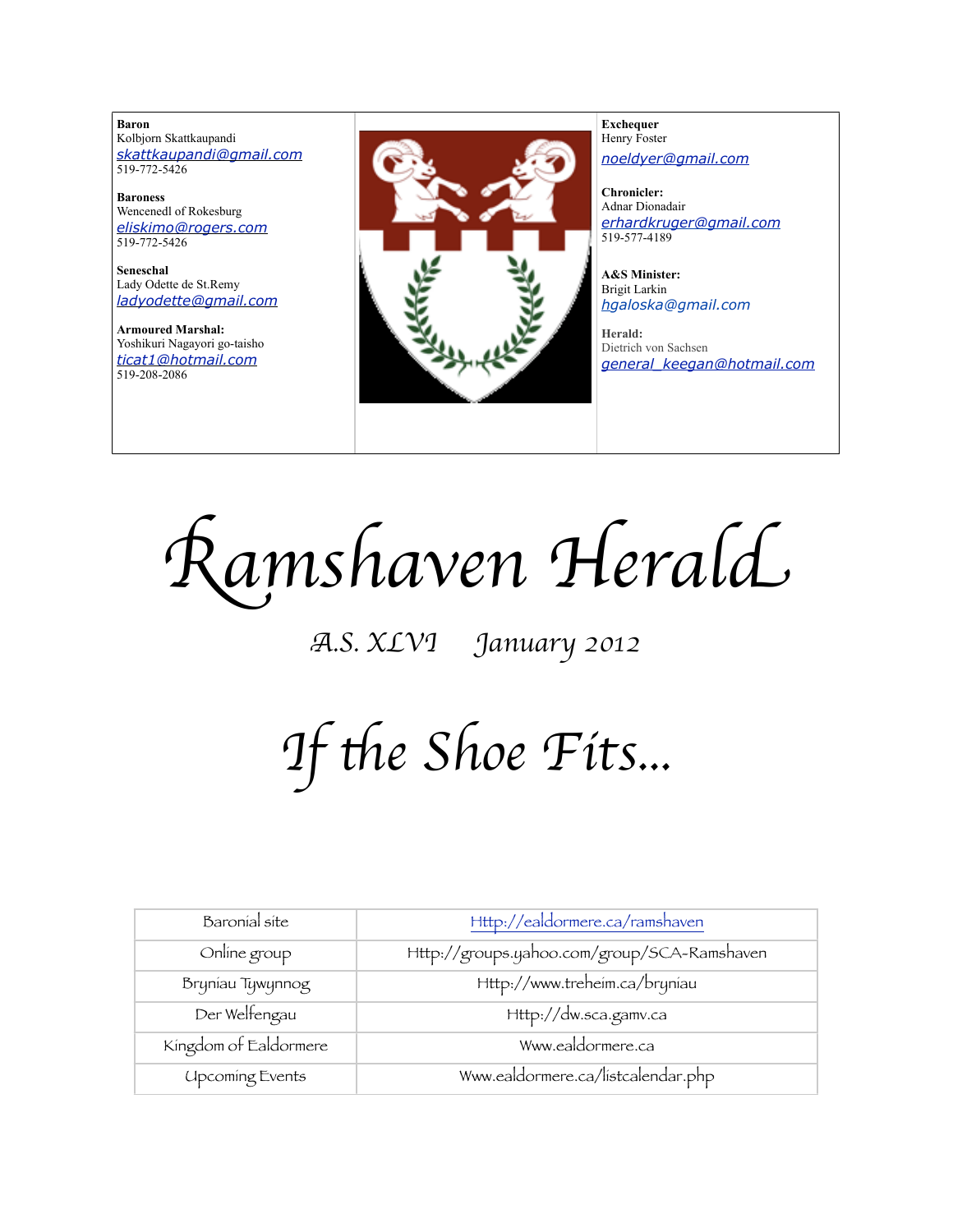Unto the Populace of RamsHaven do Their Excellencies, Kolbjorn, Gothi and Brehyres Wencenedl send warmest Greetings:

The changing winds of January are blowing. Although as we write this letter the winds are cold and snowy, it's been an odd January, with a lot of warmer, even rainy days. It's hard to know what to expect in such times. It's easy to see the weather as a personification of the times themselves – a time when it is easy to lose hope.

Sir Guillaume de la Belgique, former King of Caid (and one who has also had the experience of sitting a baronial high seat) maintains a blog called "Chivalry Today." An article there notes that one of the common themes of medieval writers on the chivalric virtues was hope. In a follow-up, Sir Guillaume takes the unique tack of examining the chivalric virtues by looking at their opposites. He points out that while "despair" is an easy antonym for "hope," the true opposite in action is hate. He writes, "Despair can be overcome, but hate is the deliberate and calculated assumption that a person, or a group of people are completely and utterly beyond redemption."[\[1\]](http://ca.mg206.mail.yahoo.com/neo/#_ftn1) That's interesting. When we allow ourselves to hate or fall prey to anger we don't leave room for hope and the result is abandonment. That simply does not fit with the chivalric ideal of the strong being "the shield of the weak."

While not a medieval author, Czech poet (and later president) Vaclav Havel said about hope, "[It] is not the same as joy that things are going well, or willingness to invest in enterprises that are obviously heading for success, but rather an ability to work for something because it is good."[\[2\]](http://ca.mg206.mail.yahoo.com/neo/#_ftn2) That speaks well to a chivalric concept of hope.

Hope is more than a mere emotion. Hope must be actively cultivated. It must permeate the way we treat each other.

Recent months have brought some unexpected turmoil and disagreement to our fair barony. While it might be more pleasant to attempt to

turn a blind eye to such things, that does not make it go away. The disagreements are unfortunate, because ultimately they detract from the enjoyment of our Society. It's important to bear in mind, however, that those who oppose you aren't being deliberately malicious; they also have what they see as the best interest of the barony in mind, although our understanding of what is "best" may differ. The challenge is coming to consensus. We would encourage everyone to work constructively together to reach resolutions which are acceptable to all involved. We are sure the good people of the Barony are more than capable of doing so.

Although our time on the high seats grows shorter, we hold high hopes for the Barony of RamsHaven. Most immediately, we hope for strong and active cantons that communicate and play together well. In this vein we are looking forward to the parallel events coming up on April 13-14th: Cloth of Gold run by Welfengau and War College run by Bryniau Twynogg. We also hope that our Society continues to be a means of learning, a break from the mundane, and a source of cheer for each of you.

#### [\[1\]](http://ca.mg206.mail.yahoo.com/neo/#_ftnref1)<http://chivalrytoday.com/knightly-sins/>

[\[2\]H](http://ca.mg206.mail.yahoo.com/neo/#_ftnref2)avel, V. "The Politics of Hope", Disturbing the Peace, 1986, English translation by Paul Wilson, 1990, pg 181.

## On Gallivanting...

This New Year presents another calendar full of opportunity. Though the fun and puppetry at Septentrian Twelfth Night is just past, merely a couple of weeks ago, I look forward to seeing everybody at upcoming events such as Saint Valentine's Massacre, Forward Into The Past, Fruits of Our Labour, and by summer our own yet-to-be-branded summer event (August 25th) Start marking your calendars!